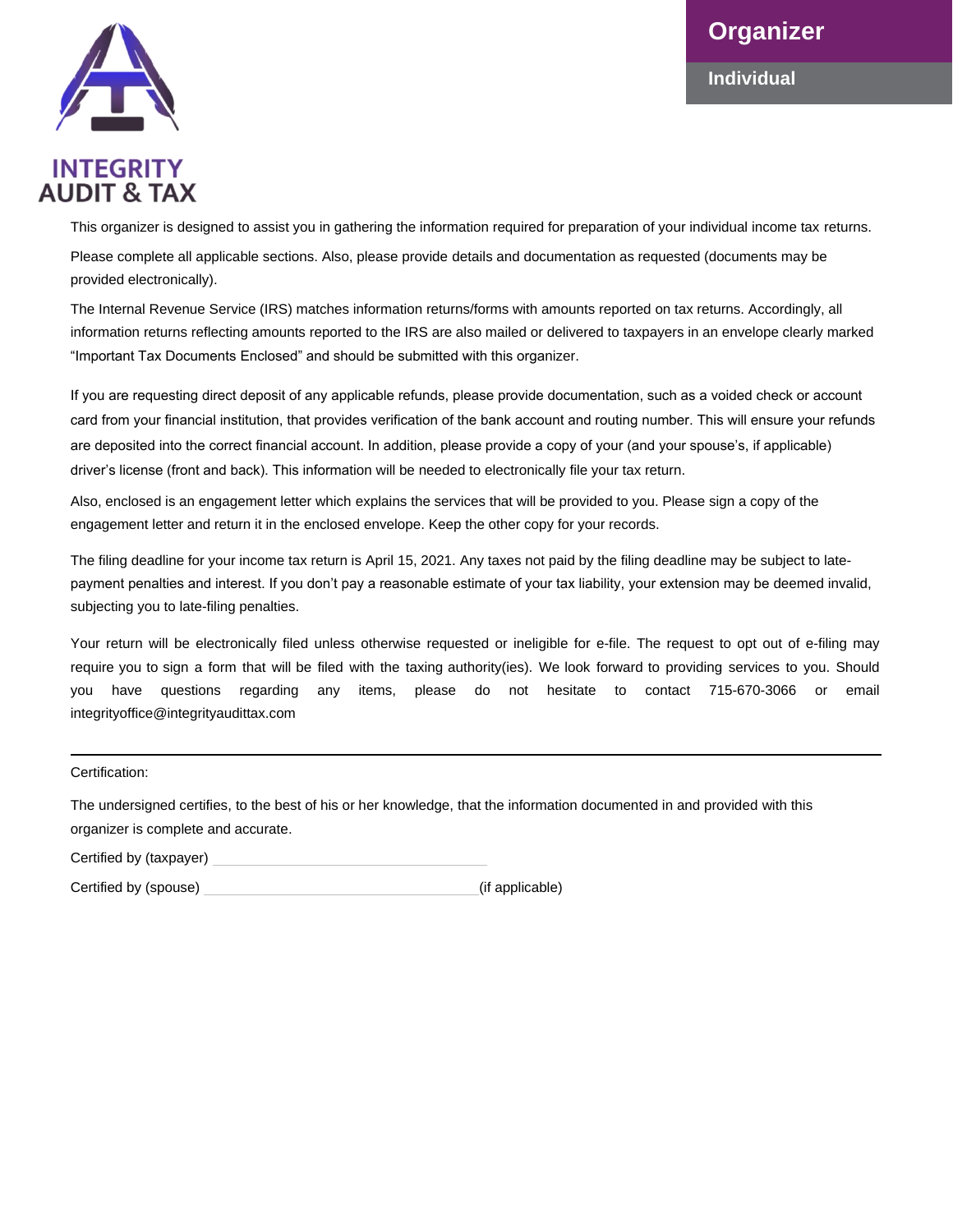## **Basic Information:**

| Taxpayer's name                        | Social Security number ________________________          |        |     | Occupation <u>example and the set of the set of the set of the set of the set of the set of the set of the set of the set of the set of the set of the set of the set of the set of the set of the set of the set of the set of </u> |                 |  |
|----------------------------------------|----------------------------------------------------------|--------|-----|--------------------------------------------------------------------------------------------------------------------------------------------------------------------------------------------------------------------------------------|-----------------|--|
| Spouse's name ________________________ | Social Security number _____________________             |        |     |                                                                                                                                                                                                                                      |                 |  |
|                                        |                                                          |        |     |                                                                                                                                                                                                                                      |                 |  |
| City, town or post office              | County                                                   | State  |     | Zip code                                                                                                                                                                                                                             | School district |  |
|                                        | Telephone number (taxpayer)<br>Telephone number (spouse) |        |     |                                                                                                                                                                                                                                      |                 |  |
|                                        |                                                          |        |     |                                                                                                                                                                                                                                      |                 |  |
|                                        |                                                          |        |     |                                                                                                                                                                                                                                      |                 |  |
|                                        |                                                          | Mobile |     |                                                                                                                                                                                                                                      |                 |  |
|                                        |                                                          | Blind? | Yes | lNo                                                                                                                                                                                                                                  |                 |  |
|                                        |                                                          | Blind? | Yes | INo                                                                                                                                                                                                                                  |                 |  |

## **Dependent children/other dependents who lived with you:**

| Full name | Social Security number | Relationship | Birth date |
|-----------|------------------------|--------------|------------|
|           |                        |              |            |
|           |                        |              |            |
|           |                        |              |            |
|           |                        |              |            |
|           |                        |              |            |
|           |                        |              |            |
|           |                        |              |            |
|           |                        |              |            |